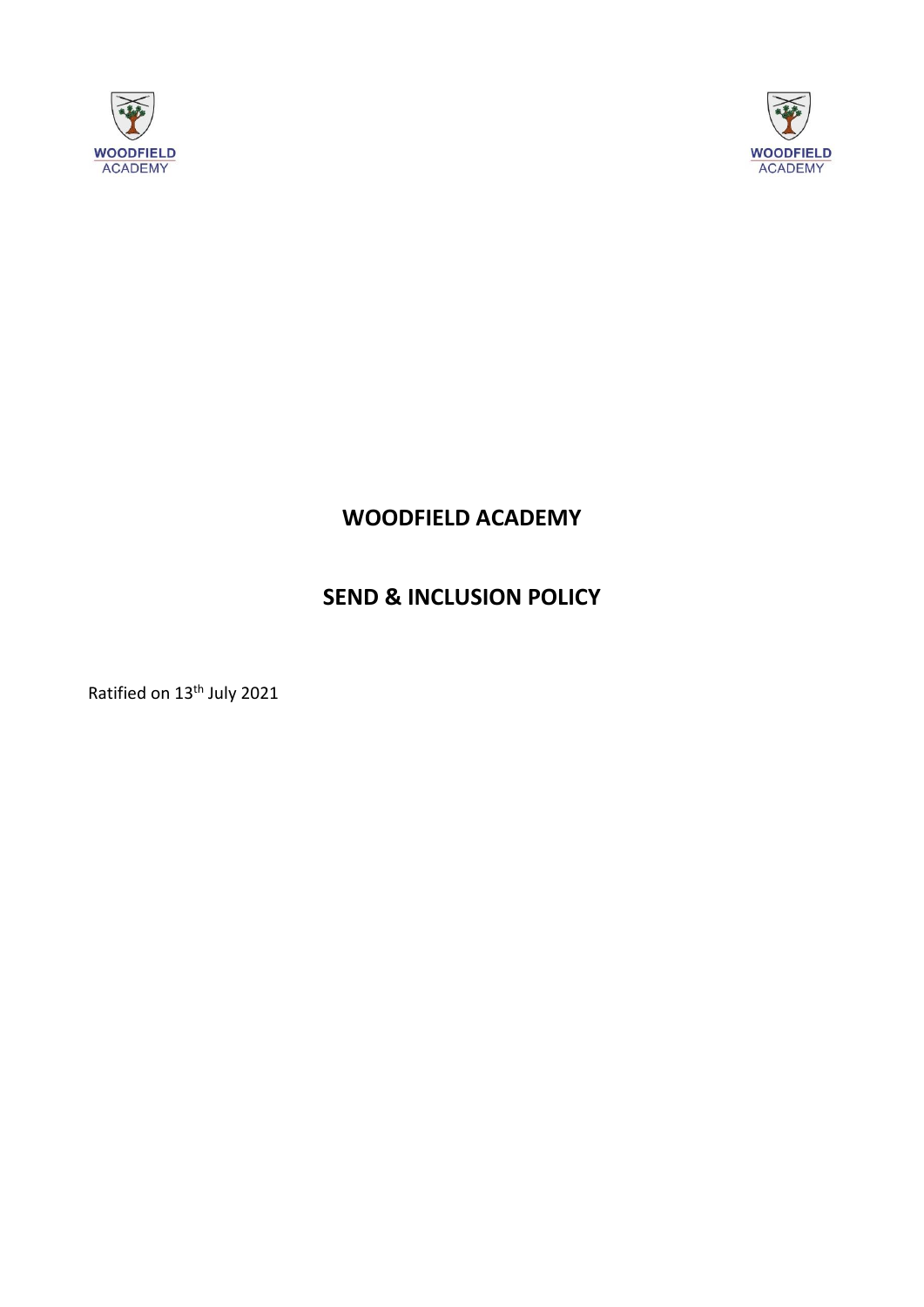# **The School's Values, Vision and Broader Aims around SEND**

## **"If children are happy they will achieve"**

# **We seek to educate the whole child, paying particular attention to children's emotional and intellectual well-being.**

Woodfield Academy is committed to providing an appropriate and high-quality education to all of our pupils whilst meeting their individual needs. We believe that all children, including those identified as having special educational needs, English as an additional language, and children from minority ethnic groups, have a common entitlement to a broad and balanced academic and social curriculum, which is accessible to them, and to be fully included in all aspects of school life.

## **Definition of special educational needs and/or disabilities taken from section 20 of the Children and Families Act 2014.**

A child or young person has SEND if they have a learning difficulty or disability which calls for special educational provision to be made for them.

A child of compulsory school age or a young person has a learning difficulty or disability if they:

- a) have a significantly greater difficulty in learning than the majority of others of the same age; or
- b) have a disability which prevents or hinders them from making use of educational facilities of a kind generally provided for others of the same age in mainstream schools or mainstream post-16 institutions.

Children must not be regarded as having a learning difficulty solely because the language or form of language of their home is different from the language in which they will be taught.

## **The Trustees and Head Teacher will review this policy every two years.**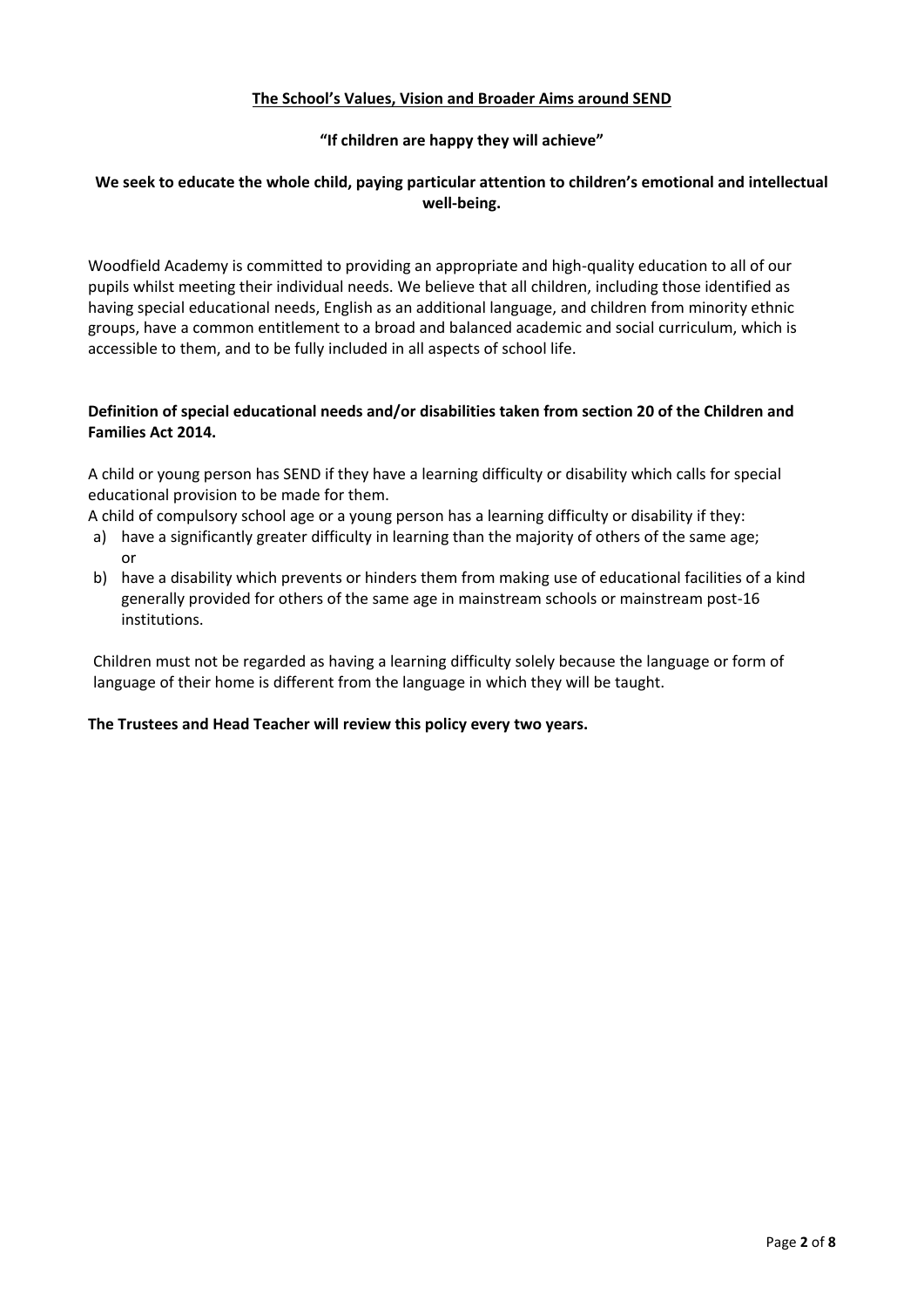## **Policy Introduction**

We believe that all children should be equally valued in school. We will strive to eliminate prejudice and discrimination, and to develop an environment where all children can flourish and feel safe.

Woodfield Academy is committed to inclusion for all pupils. We aim to facilitate a sense of community and belonging offering new opportunities to learners who may have experienced previous difficulties. This means we will respond to learners in ways which take into account their varied life experiences and needs.

We believe that educational inclusion is about equal opportunities for all learners, whatever their age, gender, ethnicity, impairment, attainment and background. We pay particular attention to the provision for and the achievement of the following different groups of learners:

- girls and boys
- minority ethnic and faith groups,
- learners who need support to learn English as an additional language (EAL)
- learners with special educational needs
- learners who are disabled
- those who are gifted and talented
- those who are looked after by the local authority
- others such as those who are sick
- those who are in families under stress
- any learners who are at risk of disaffection and exclusion

Woodfield Academy follows the requirements outlined in the following legislation:

- SEN and Disability Act
- Equality Act 2010
- The Revised Special Educational Needs and Disability Code of Practice 0-25 2014
- The Children and Families Act 2014

## **Policy Development and Implementation**

As part of Woodfield Academy's strategic planning for developing this policy, the following stakeholders were informed and consulted as necessary:

- Parents
- **Staff**
- SEND Co-ordinator
- SEND Trustees
- Support Agencies that work with Woodfield Academy
- Beacon Behaviour Support Service

This policy describes the way we meet the needs of children who experience barriers to their learning in the following areas:

- Communication and interaction
- Cognition and Learning
- Social Emotional and Mental Health Difficulties
- Sensory and Physical needs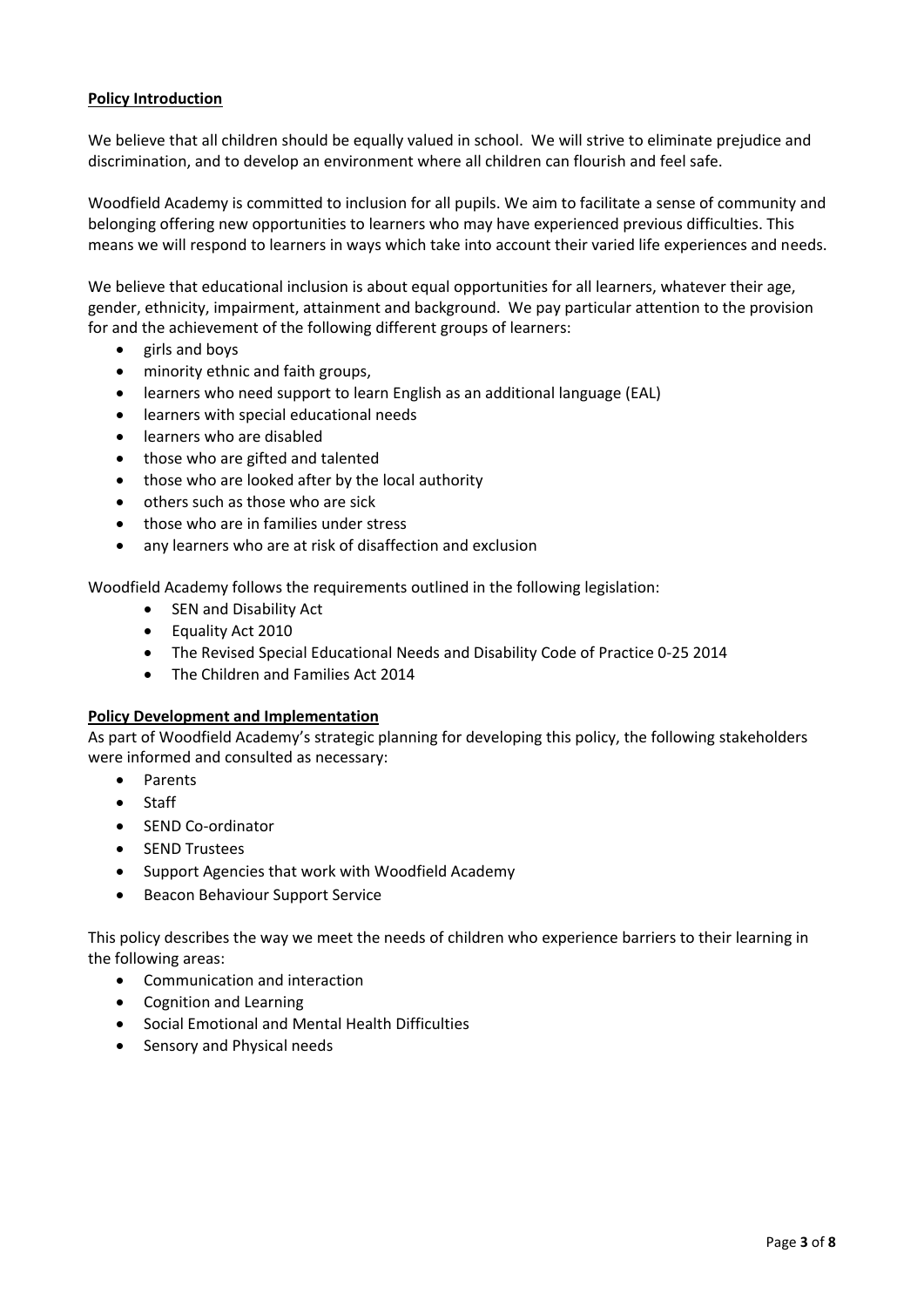## **Identification of SEND**

We recognise that pupils learn at different rates and that there are many factors affecting achievement, including ability, emotional state, age and maturity. We believe that many pupils, at some time in their school career, may experience difficulties which affect their learning, and we recognise that these may be long or short term.

Under-achieving pupils (ie those pupils who are working slightly below the expected standard for their year group following formal assessments), are not added to the SEND register unless there are additional SEND needs as outlined in the Code of Practice. For those underperforming children, the class teacher will be responsible for setting up appropriate interventions to address any areas of weakness or gaps in the pupils learning.

At Woodfield Academy we aim to identify these needs as they arise and provide teaching and learning contexts which enable every child to achieve to his or her full potential.

## **Types of Need**

The Code of Practice (2014) describes four broad categories of need which give an overview of the range of needs that should be planned for.

## • **Communication and Interaction**

This category incorporates children with speech, language and communication needs (SLCN) and children with ASC (Autism Spectrum Condition), including Asperger's Syndrome and Autism.

## • **Cognition and learning**

This category includes moderate learning difficulties (MLD), severe learning difficulties (SLD), through to profound and multiple learning difficulties (PMLD). Specific learning difficulties (SpLD) that affect one or more specific aspects of learning also fall in this category.

## • **Social, emotional and mental health difficulties**

Children may experience behaviours that reflect underlying mental health difficulties such as anxiety or depression. Other children and young people may have disorders such as attention deficit disorder, attention deficit hyperactive disorder or attachment disorder.

## • **Sensory and/or physical needs**

Children with vision impairment (VI), hearing impairment (HI) or a multi-sensory impairment (MSI) will require specialist support and/or equipment to access their learning. Some children with a physical disability (PD) require additional ongoing support and equipment to access all the opportunities available to their peers.

The Code of Practice highlights that it is important to consider what is not SEND, but may impact on progress and attainment:

- Attendance and Punctuality
- Health and Welfare
- EAL
- Being in receipt of Pupil Premium Grant
- Being a Looked After Child
- Being a child of Serviceman/woman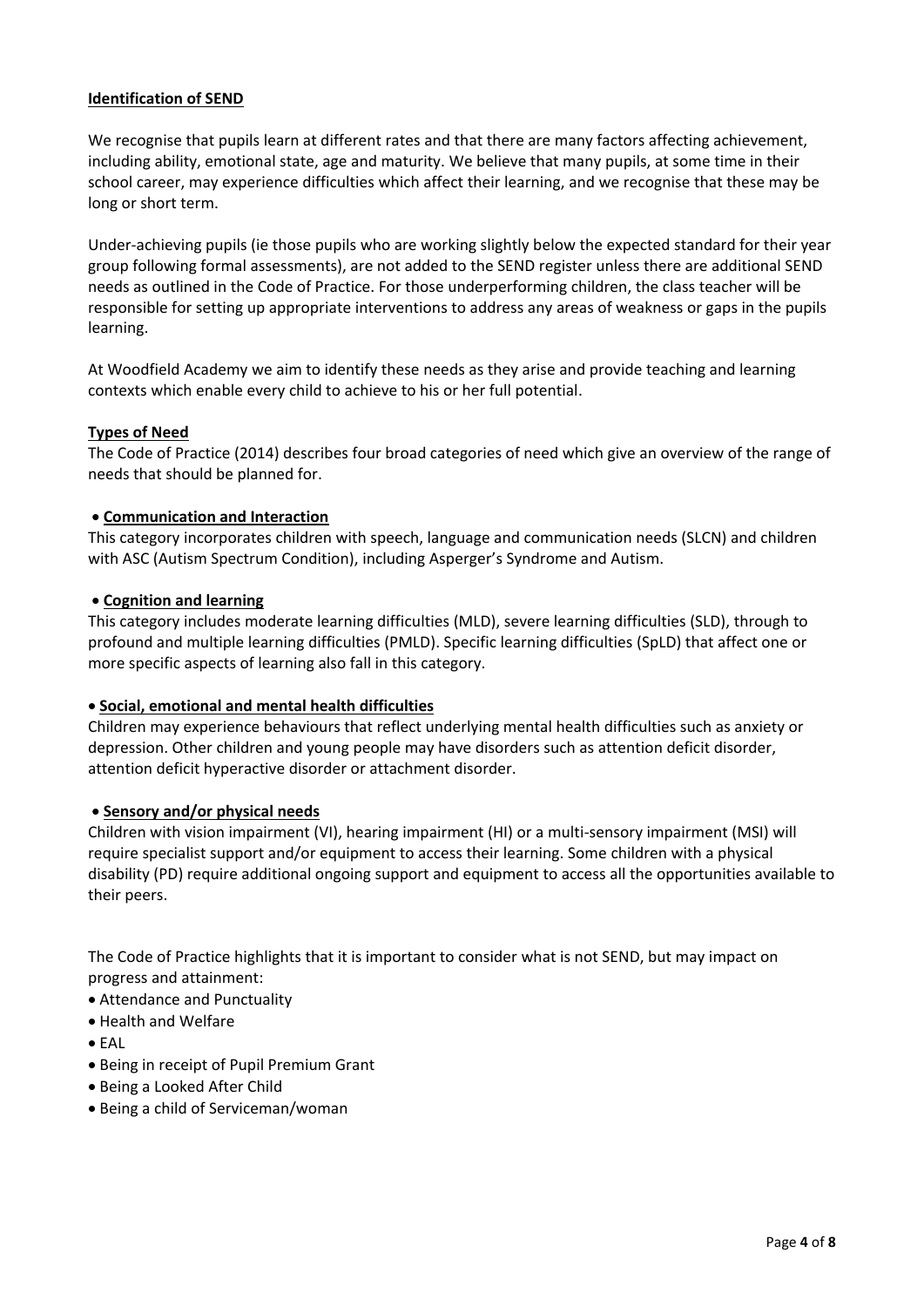# **A Graduated Approach to SEND Support**

# **Stage 1 (Universal Support)**

# **(***Pupils are provided with well-differentiated 'quality first teaching')*

- All learners, regardless of individual needs will have access to 'quality first teaching'
- All teachers are expected to plan effectively to meet pupils' identified needs and track their progress
- Audit the provision to ensure it matches the needs of their pupils' in lessons
- Identify gaps in their learning and put in place provision that addresses them
- Respond to continuing professional development and training and implement appropriate strategies that improve the progress and attainment by children
- All teachers are expected to effectively liaise with parents and carers

# **Stage 2 (Targeted support)**

# *(Targeted intervention and support for pupils with SEND)*

- Continuation of stage 1 strategies
- Regular adult led interventions that are planned and targeted and monitored to measure impact and plan for next steps
- Regular parental liaison
- Information from other settings
- Early advice from external agencies
- Involvement of outside agency support services (where appropriate)
- Individual or small group support within the class setting
- Additional differentiation of resources and equipment

This will be monitored through:

- Classroom assessments and monitoring, using continuums and Individual Education Plans (IEP's) where appropriate
- Tracking an individual pupils progress over time through the use of Individual Provision Mapping

# **Stage 3 (Specialist support)**

# *(Specialist intervention and support for pupils with SEND)*

- Continuation of stage 1 and 2 strategies
- Sustained and systematic adult support Adult led intervention, mix of group work and planed 1:1
- Interventions and direct input from external agencies
- Multi agency support where appropriate
- Specific environmental adaptations

On rare occasions, where a pupil has a significant, severe and sustained need, it may be necessary to enter a multi-disciplinary assessment process with health and social care in order to consider the need for an Education Health and Care Plan (EHC Plan).

## **EHCP Support**

# *(Specific support for pupils in receipt of an Education Health and Care Plan)*

- Pupils with an EHCP will have access to all arrangements for pupils on the SEND register (as in Stage 1 - 3 support) and in addition will have an annual Review of their plan
- Our review procedures fully comply with those recommended in Special Educational Needs and Disability Code of Practice 0-25 2014 and with LA policy and guidance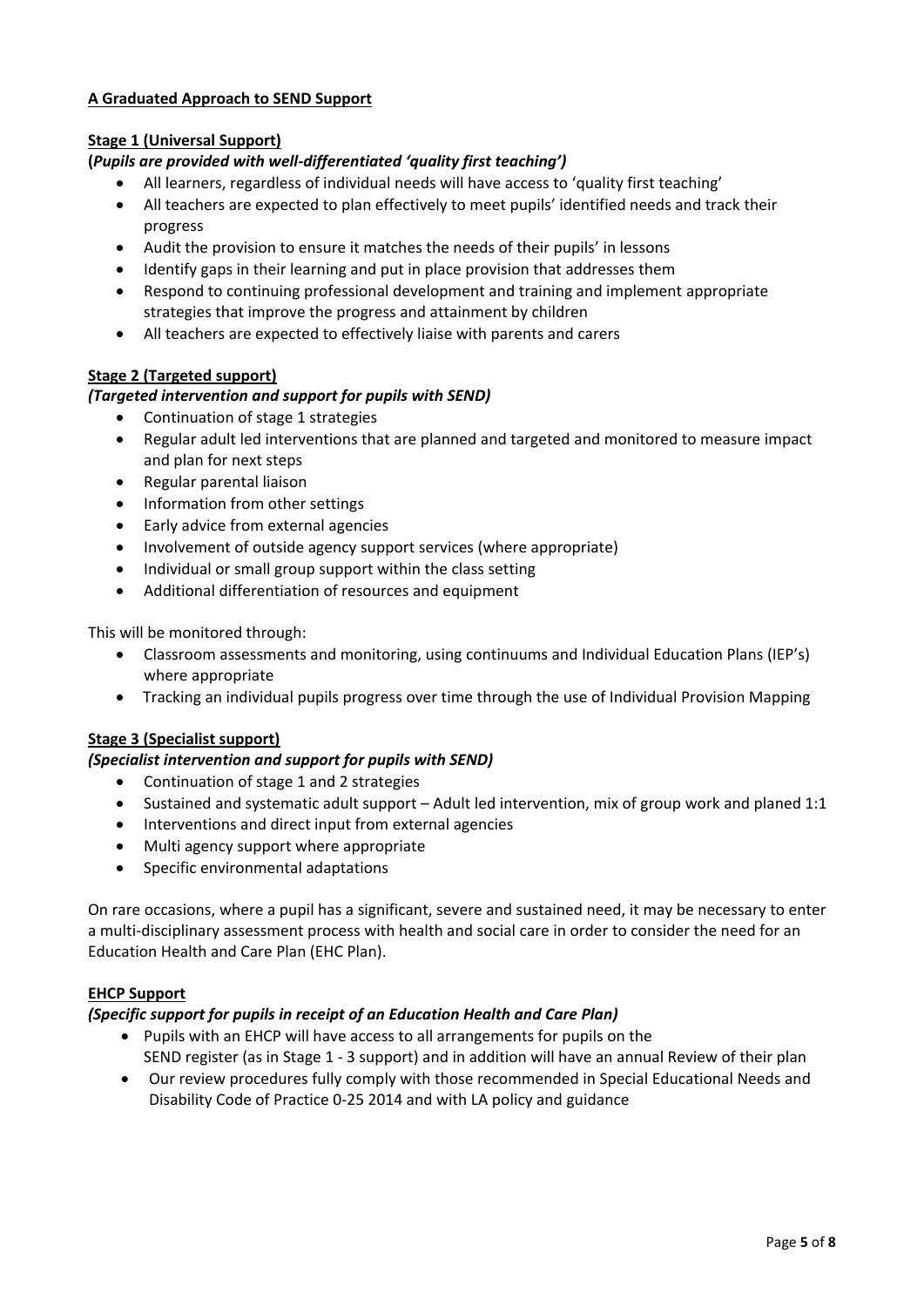# **Roles and Responsibility**

Woodfield Academy is committed to providing an appropriate and high-quality education to all of our pupils whilst meeting their individual needs. To do this, we follow a child centred approach incorporating the input from the following people:

# **The Child**

At Woodfield Academy, we recognise that all pupils have the right to be involved in making decisions and to exercise choice. In most lessons, all pupils are involved in monitoring and reviewing their progress through the use of individual targets and success criteria. We will fully involve all pupils by encouraging them to:

- State their views about their education and learning including what they like/dislike about school
- Identify their own needs and things that help them learn best
- Share in their target setting across the curriculum so that they know what their targets are and what to do to achieve them
- Review their own progress towards their targets and monitor their success at achieving the targets
- SEND pupils will have an active role, with pupil voice sought during termly review cycles

# **Partnership with Parents/Carers**

The school aims to work in partnership with parents and carers. We will do this by:

- Working effectively with all other agencies supporting children
- Giving parents and carers the opportunity to play an active and valued role in their child's education
- Making parents and carers feel welcome
- Encouraging parents and carers to inform school of any difficulties they perceive their child may be having or other needs the child may have which need addressing
- Instilling confidence that the school will listen and act appropriately to all concerns.
- Focusing on the child's strengths as well as areas of additional need
- Allowing parents and carers opportunities to discuss ways in which they and the school can help their child
- Where appropriate, agreeing targets for all pupils, in particular, those not making expected progress and, for some pupils identified as having SEND, involving parents in the drawing-up and monitoring progress against these targets during the termly review cycle
- Keeping parents and carers informed and giving support during assessment and any related decisionmaking process
- Making parents and carers aware of the Parent Partnership services by providing all information in an accessible way

# **Responsibility of Class Teachers**

Class teachers have a responsibility to liaise with the SENDCO to:

- Support all pupils with SEND and all pupils who require additional support because of a special educational need and need to be included on the school's SEND register. Some of these pupils may require advice/support from an outside professional to address a special educational need (this would include pupils with EHC Plans)
- Securing high quality provision and outcomes for all groups of SEND pupils by providing differentiated teaching, support and learning opportunities for all SEND pupils which take into account the specific needs of every pupil
- Ensuring there is adequate opportunity for pupils with special educational needs for working on agreed targets which are genuinely "additional to" or "different from" those normally provided as part of the differentiated curriculum offer and strategies*"*
- Ensuring effective deployment of resources including teaching assistants and other support staff to maximise outcomes for all groups of SEND pupils and those with medical conditions
- Taking into consideration targets and guidance given by the SENDCO or other adults from additional outside agencies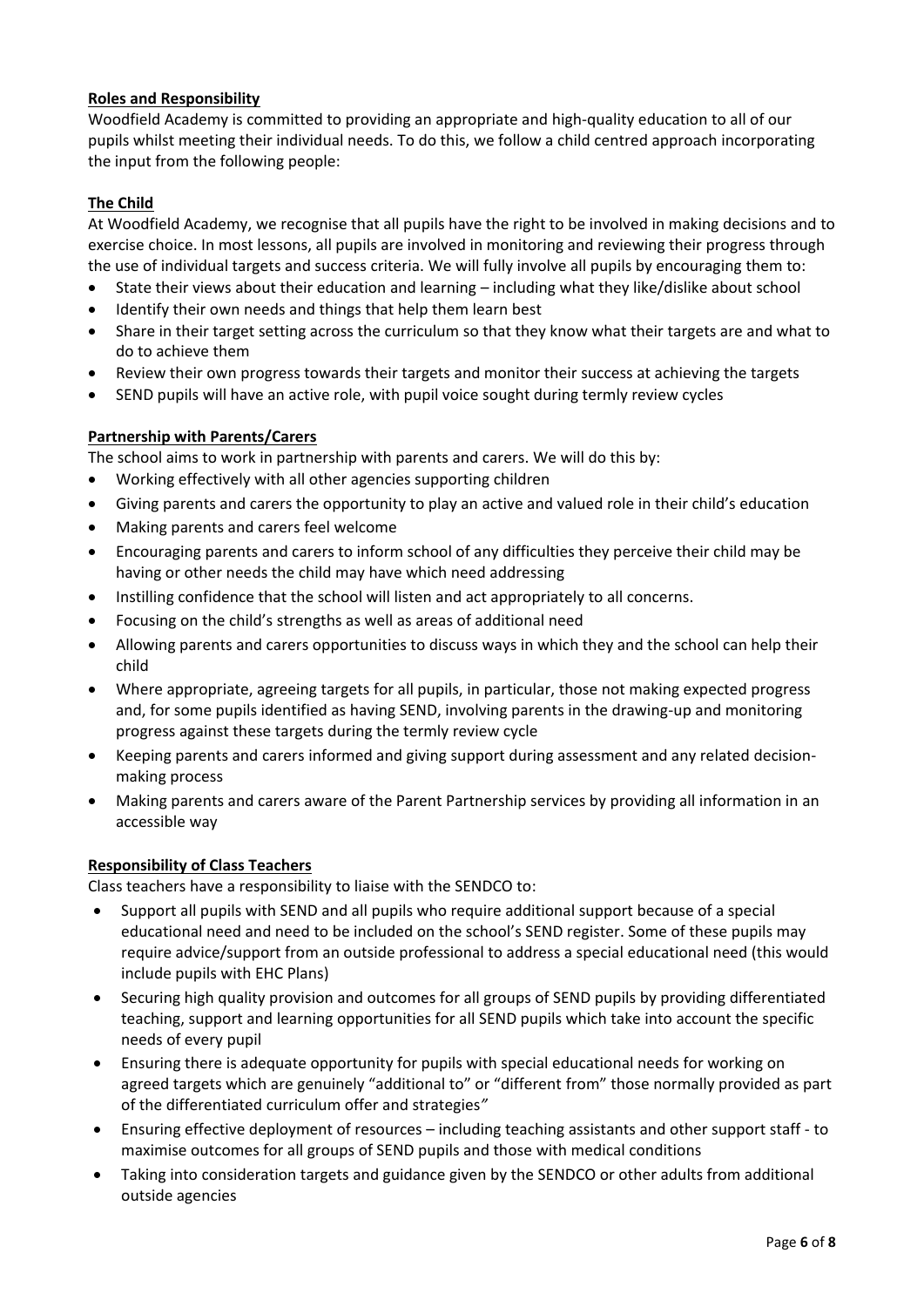- Enabling all SEND pupils to access learning activities and opportunities which focus on supporting pupils to work towards targets or objectives set on provision plans
- Taking individual responsibility for acquiring knowledge of special education needs through active selfguided CPD

## **The Responsibilities of Special Educational Needs and Disabilities Co-ordinator (SENDCO)**

In line with the recommendations in the SEND Code of Practice June 2014 and their job description, the SENDCO will oversee the day-to-day operation of this policy in the following ways:

- Maintenance and analysis of whole-school provision map for vulnerable learners
- Identifying on the provision map a staged list of pupils with special educational needs –those in receipt of additional SEND support from the schools devolved budget, those in receipt of High Needs funding and those with statements of Education Health and Care plans
- Coordinating and monitoring the quality of provision for children with special educational needs
- Liaising with and advising teachers on delivering excellent provision for these pupils
- Managing other teaching and support staff involved in supporting SEND
- Overseeing the records on all children with Disabilities and/or Special Educational Needs
- Liaising sensitively with parents and families of children with SEND, in conjunction with class teachers and SLT where appropriate
- Contributing to the in-service training and continuing professional development of staff
- Implementing a programme of Annual Review for all pupils with an EHCP
- Carrying out referral procedures to the Local Authority to request High Needs funding and/or an Education Health and Care Plan when a pupil has a special educational need which will require significant support
- Overseeing transition arrangements and transfer of information for pupils on the SEND register from First School providers into Year 5, from Year 8 to Year 9, High School providers and for pupils who arrive or leave mid-year
- Evaluating regularly the impact and effectiveness of all additional interventions for all vulnerable learners (including those with special educational needs)
- Meeting teachers to review the progress of pupils who are being tracked on the SEND provision register
- Attending area SENDCO network meetings and training as appropriate
- Liaising with the school's SEND Trustees/Directors, keeping them informed of current issues regarding provision for SEND pupils
- Liaising closely with a range of outside agencies to support SEND pupils including LA agencies, NHS, the voluntary sector and Social Services
- The SENDCO is responsible for reporting regularly to the Head teacher and the Governing Body and Trustees representatives with responsibility for SEND on the ongoing effectiveness of this SEND policy. Members of the Senior Leadership Team (SLT) also have responsibilities for supporting and monitoring pupils on the SEND register within the year groups for which they are responsible

## **The Head Teacher and SLT**

- The Head Teacher is responsible for monitoring and evaluating the progress of all pupils and for making strategic decisions which maximise their ability to learn
- The Head Teacher and the Directors/Trustees will delegate the day-to-day implementation of this policy to the Special Educational Needs and Disabilities Coordinator (SENDCO)
- The Head Teacher will be informed of the progress of all SEND pupils and any issues with regard to the school's provision in this regard through;
	- 1. Analysis of the whole-school pupil progress tracking systems
	- 2. Maintenance and analysis of a provision map for SEND
	- 3. Pupil progress meetings with individual teachers (may be delegated to SLT members)
	- 4. Regular meetings with the SENDCO and related teams
	- 5. Discussions with pupils and parents